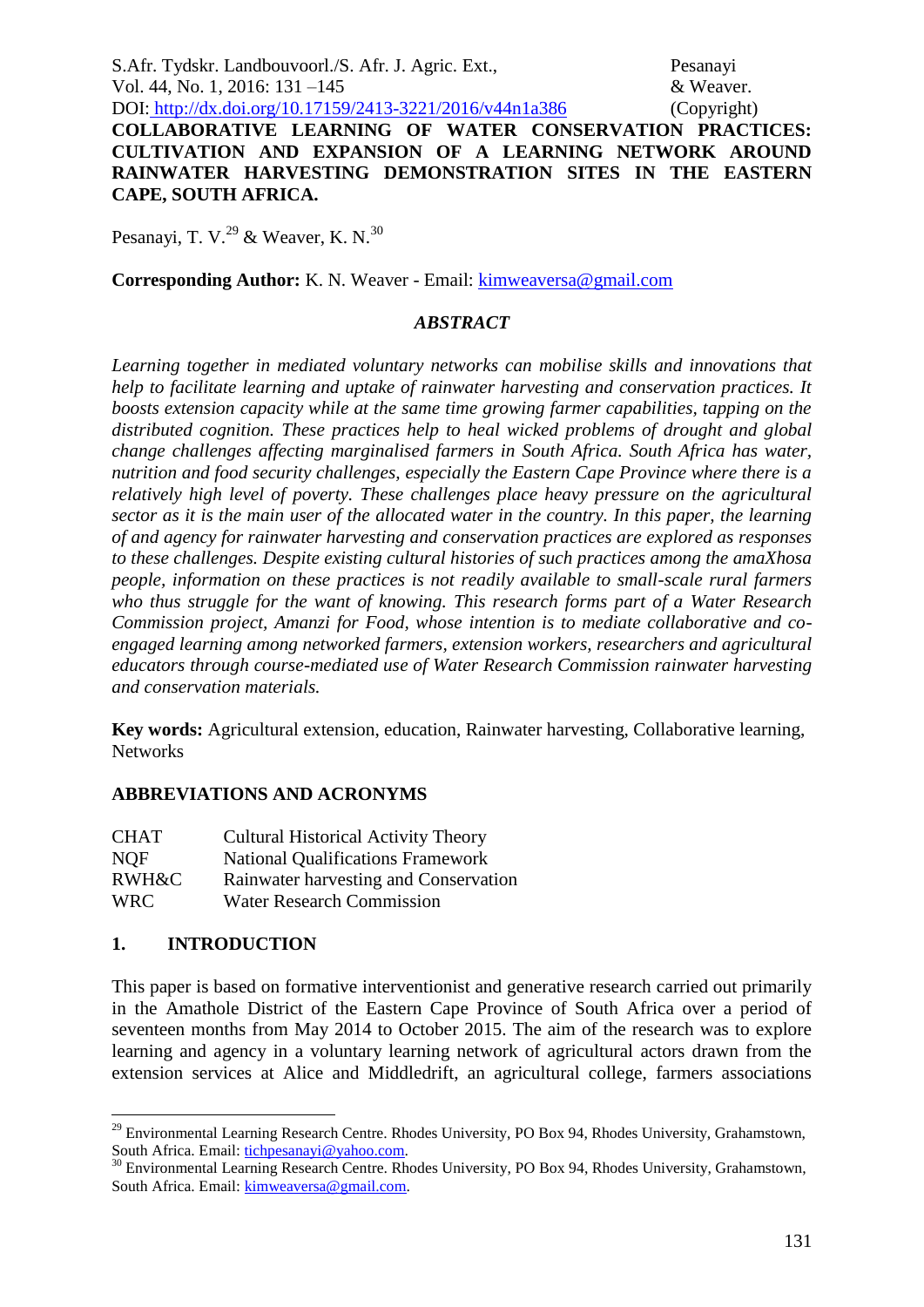around Alice, Middledrift (in Nkonkobe Local Municipality) and Keiskammahoek (in neighbouring Amahlathi Local Municipality), a local University, and Agricultural Research and Development Institute, and the Nkonkobe Local Municipality's local economic development arm. This 'Imvotho Bubomi' learning network was established through a project of the Water Research Commission (WRC) of South Africa called 'Amanzi for Food' (project period from 1 April 2013 - 31 July 2016). The project is executed by Rhodes University's Environmental Learning Research Centre as part of an action oriented strategy to disseminate rainwater harvesting materials developed by the WRC. The authors therefore acknowledge the WRC for funding the above project and enabling this study.

This study set out to answer the following question:

 How do facilitation and collaboration in a learning network help to establish agricultural water innovations through rainwater harvesting and conservation demonstration sites and to expand learning among agricultural players especially extension support in a rural setting?

Water conservation practices have been explored as a response to water challenges in agricultural activities by the WRC. The WRC have produced many resources over several years of research in rainwater harvesting and conservation (RWH&C) practices, but dissemination of these materials has neither been wide nor effective (Backeberg, 2009; Lotz-Sisitka, 2013). Hence, information on these practices is not readily available to agricultural educators, trainers and rural farmers. The WRC Amanzi for Food project aims to strengthen the knowledge around RWH&C practices and disseminate the WRC materials more widely for them to inform agricultural activity.

## **2. CONTEXTUAL BACKGROUND**

South Africa has water, nutrition and food security challenges, especially the Eastern Cape Province where there is a relatively high level of poverty (Altman, Hart & Jacobs., 2009; HSRC, 2014). These challenges are compounded by cultures of socio-economic practice that have historically dislocated people, especially the young, from working the land and valuing farming. Furthermore, these challenges have absented the knowledge practices around farming (Westaway, 2012). Institutions of agricultural education, research and extension in South Africa and elsewhere have foregrounded technicist solutions to water scarcity through promoting irrigation systems that are not always available or accessible and are thus disempowering to small-scale farmers (Easterly, 2013). These challenges in turn place heavy agro-ecological and socio-economic pressure on the agricultural sector as it is the main user of the allocated water in the country (NWRS, 2013). The post-apartheid government has endeavoured to transform the agricultural sector by developing policies and conducting policy and evaluative research to inform practice and to re-dress inequities and social injustices in the sector (NDA, 2004; DAFF, 2008; Tregurtha & Vink, 2008). Research outcomes such as a weak extension service, alienation of youth from agriculture and the need to develop alternative water are also supported by other independent research in South Africa and elsewhere (Williams, David, de Satgé, Epstein & Semwayo, 2008; FAO, 2009).

Conventional agricultural training and teaching practices took on a one dimensional, top down approach where agricultural information was passed down to farmers and the farmers were expected to adopt and implement new agricultural practices into their activities (Backeberg & Sanewe, 2006). A move from this top down approach to a more multi-voiced approach is suggested. Hagmann, Chuma, & Murwira (1996) and Engeström (2005)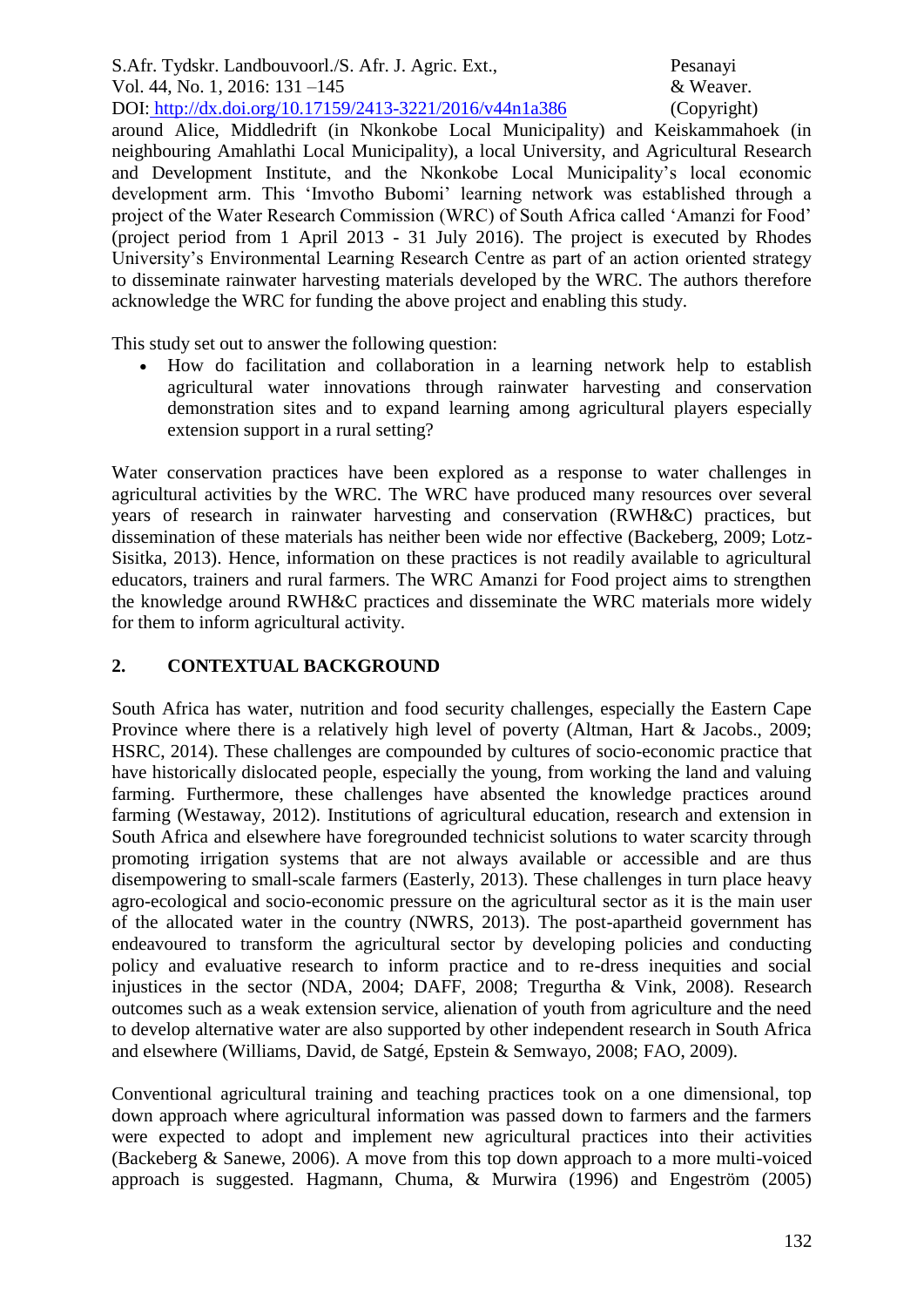emphasise the need for this shift. A more participatory, collaborative and multidisciplinary process can strengthen the capacity of farmers to improve their practice (Hagmann et al. 1996). For instance, farmers need to be included in the decision making on which practices to implement into their community's training programmes. However, approaches in doing this still need to be explored. The Amanzi for Food project's aim was to position farmers' knowledge and experience centrally in the learning network for collaborative decision making towards solutions to their problems.

# **3. THEORETICAL FRAMING OF THE STUDY**

This study was informed by third generation cultural-historical activity theory (CHAT) as a lens to frame the activity systems of the different actors coming together in a learning network centred around developing productive rainwater harvesting demonstration sites. Activity system theory was initiated by Lev Vygotsky and his Russian colleagues Leont'ev and Luria (Engeström, 1999). The theory was further developed by Yrjö Engeström in Helsinki into the CHAT tradition evolving from the first to the third generation of activity (*ibid*). This paper will not be able to explain this move in the limited scope it has. The second and third generation of activity are however explained below. Using these theoretical lenses, we used an activity system in this paper to denote a systemic whole of human activity characterised by production (labour), distribution and communication or exchange between system elements, for example the subject and object (Engeström, 1987). This is illustrated using a triangle as shown in Figure 1 below for the farmer's water supply activity system.



#### **Figure 1: Small-scale farmer agricultural water supply activity system (adapted from Engeström, 2001)**

In Figure 1 the activity system is made up of the subject (e.g. farmers), community (those other actors that interact with them such as extension workers), the division of labour they share, the tools they use to mediate learning, and the object of activity. In the farmers' group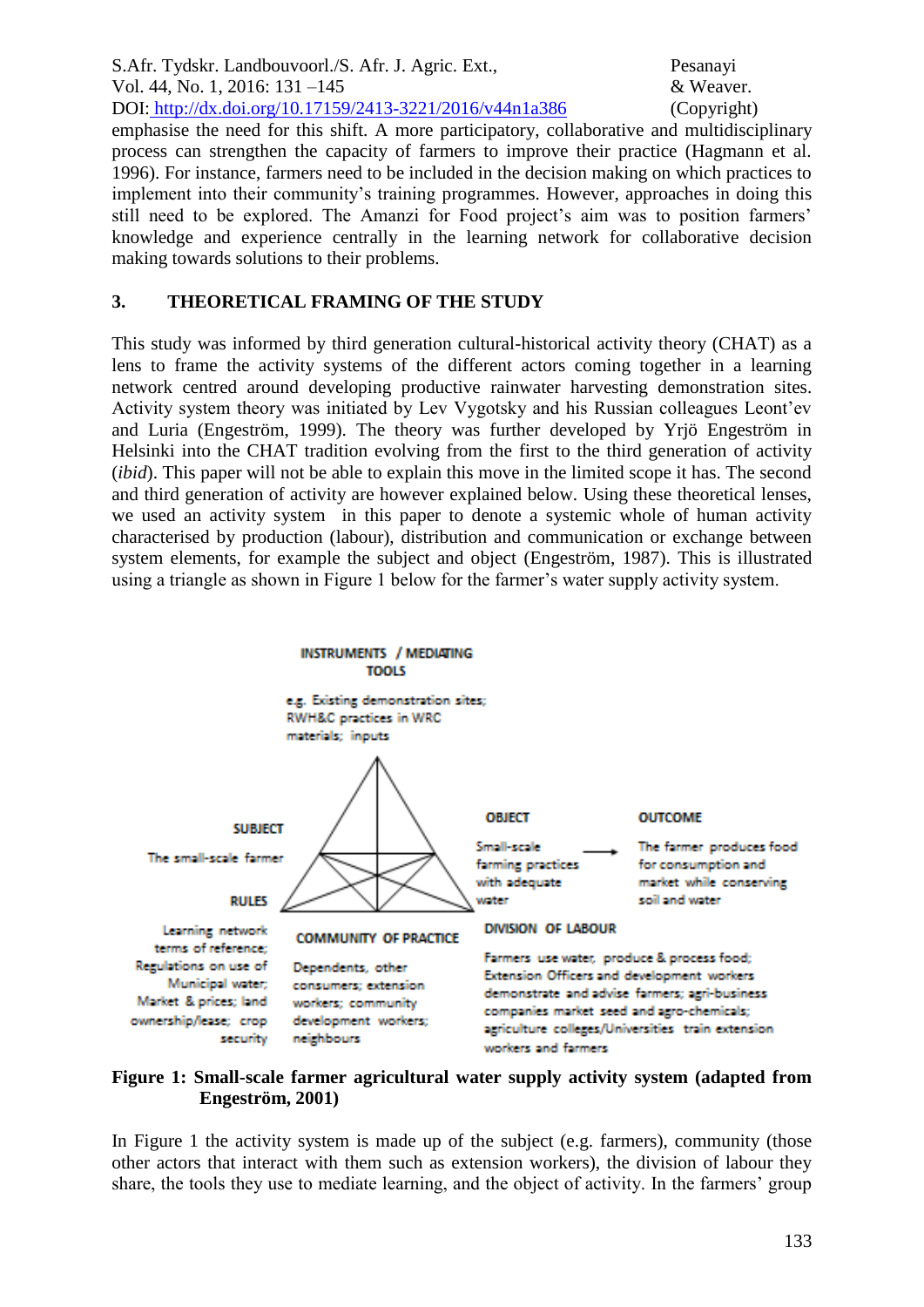S.Afr. Tydskr. Landbouvoorl./S. Afr. J. Agric. Ext., Pesanayi Vol. 44, No. 1, 2016: 131 –145 & Weaver. DOI: http://dx.doi.org/10.17159/2413-3221/2016/v44n1a386 (Copyright) their object of activity or problem space at which their activity was directed was found to be sufficient accessible agricultural water which is transformed into activity outcomes.

The third generation of CHAT helped us to clarify the descriptions and aspirations of the various actors in the learning network by connecting the activity systems of the various actors. Figure 2 below shows a third generation activity system showing how the different agricultural actors meet to negotiate a common object of activity/practice.



# **Figure 2: Third generation activity system: farmers negotiating with agricultural extension officers for a common object of activity, and some emerging**  contradictions (**A**) (Adapted from Engeström, 2001).

This study was designed as a formative interventionist case study as this orientation helped to generate mutual understanding of the aspirations of a network of agricultural actors. The approach also assisted us to explore agentive actions taken by the participants to achieve their aspirations. Formative intervention research is a methodology that engages research and development participants in iterative processes of questioning their historical and current activities by identifying contradictions in their practices in order to jointly find, test and implement solutions. An expansive learning cycle was used to scaffold a common object of activity that would justify and motivate enhanced and sustained collaborative learning among the agricultural actors mentioned above.

In order to track the development of the practice of rainwater harvesting within a learning network, a community of practice lens was used. A community of practice is defined as a group of people with a shared concern and passion for an activity and engage regularly to discuss their activities and build on their knowledge and skills (Wenger, 1998). The communities of practice lens are borrowed from Wenger (*ibid)*, providing indicators for cultivation of a learning network embedded within the practice of collaborative development of rainwater harvesting demonstration sites. These indicators are derived from some of the dimensions and characteristics of a community of practice as described below and in Table 1:

- **What it is about** its joint enterprise as understood and continually renegotiated by its members
- **How it functions** mutual engagements that bind members together into a social entity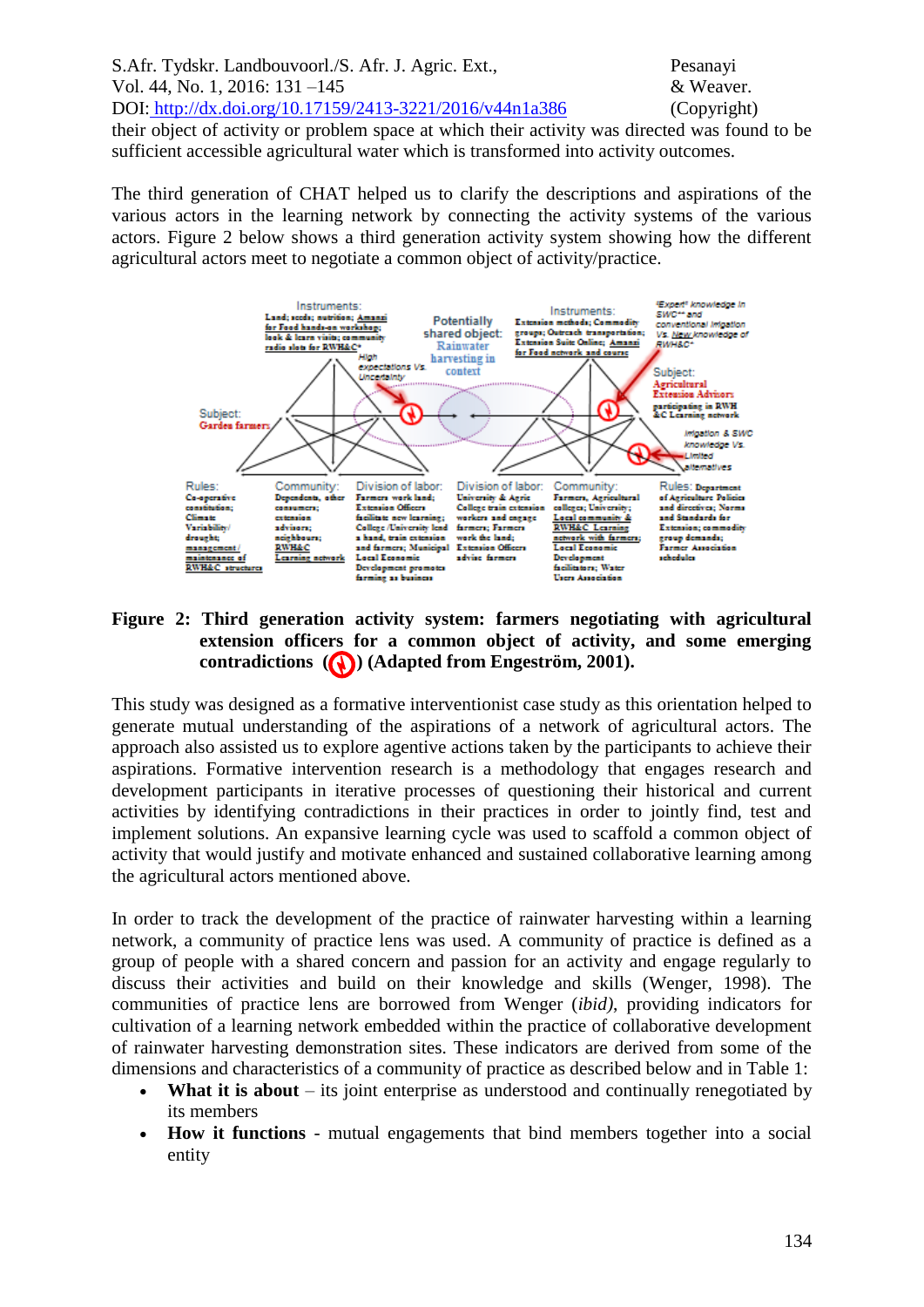**What capability it has produced** – the shared repertoire of communal resources (routines, sensibilities, artefacts, vocabulary, styles, etc.) that members have developed over time. (Wenger, 1998).

Additionally, the theory helps to gauge levels of engagement, participation and learning through understanding the dimensions of the learning network (Wenger, 1998).

The CHAT articulates to a needed (although incomplete) extent with the communities of practice theoretical lens in that the 'common object of activity' is paralleled with the 'shared domain of interest' foregrounded by communities of practice (Guldberg, 2010; Engeström, 2007). There is also a potential to expand learning and improve practice in both approaches through regular engagement. The key limitation of the communities of practice lens is its ahistorical forms of analysis embedded in an apprenticeship type of 'legitimate peripheral participation'. This centres knowledge in an expert within a clearly bounded framework with membership criteria which can structurally limit participation and agency by other groups (Engeström, 2007). The communities of practice lens therefore served to deploy only selected ideas compatible with CHAT which served as guidelines for indicators of development and scaling of rainwater harvesting (see Table 1) anchored in a cohesive learning network. This way the former would not impose its limitations to the democratic and emergent nature of expansive learning processes in the learning network.

| Dimensions/<br>characteristics of a<br>community of practice |                                             | <b>Articulation with cultural</b><br>historical activity system<br>perspective                                                                                                                                                                  | <b>Qualitative indicators of</b><br>development of rainwater<br>harvesting demonstration sites in<br>a learning network                                                                                                                                    |
|--------------------------------------------------------------|---------------------------------------------|-------------------------------------------------------------------------------------------------------------------------------------------------------------------------------------------------------------------------------------------------|------------------------------------------------------------------------------------------------------------------------------------------------------------------------------------------------------------------------------------------------------------|
| Joint<br>Enterprise-<br>Common<br>practice                   | What it is<br>about?                        | Follow the object of activity                                                                                                                                                                                                                   | • Evolution of new agricultural water<br>practices leading to rainwater<br>harvesting practices<br>• Demonstration sites<br>• Change in available water for<br>watering crops/livestock/pasture                                                            |
| Mutual<br>Engagement-<br>Community                           | How it<br>functions?                        | Mediating tools and rules<br>$\bullet$<br>as drivers of functions<br>Division of labour in<br>$\bullet$<br>communities of practice                                                                                                              | • Events and participant<br>engagements<br>• Development of new relevant<br>governance arrangements of<br>rainwater harvesting knowledge<br>practices                                                                                                      |
| Shared<br>Repertoire-<br>Learning and<br>resources           | What<br>capability<br>has been<br>produced? | • Resolution of challenges (e.g.<br>contradictions) through<br>regular expansive learning<br>meetings<br>The emerging 'germ cell'<br>$\bullet$<br>producing rainwater<br>harvesting agency out of the<br>shared repertoire evolved<br>over time | • Shared resources and learning in<br>demonstration site<br>• Development of culturally<br>accepted new human activity<br>through historical reflection and<br>testing<br>• New ways of working together on<br>rainwater harvesting<br>demonstration sites |

**Table 1: Guidelines for indicators of development of productive rainwater harvesting demonstration sites and expansion of the practices through the network**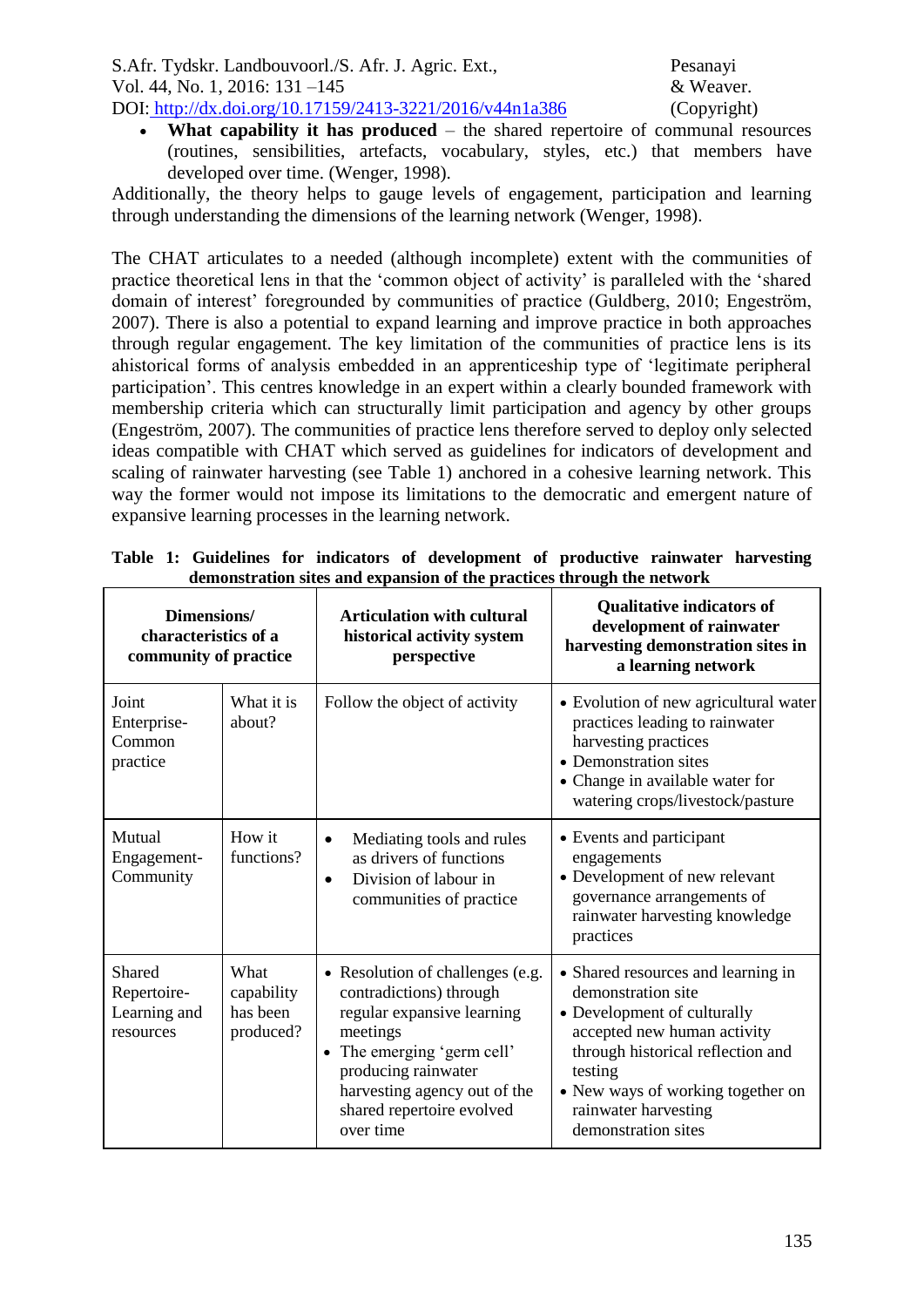S.Afr. Tydskr. Landbouvoorl./S. Afr. J. Agric. Ext., Pesanayi Vol. 44, No. 1, 2016: 131 –145 & Weaver. DOI: http://dx.doi.org/10.17159/2413-3221/2016/v44n1a386 (Copyright) Methods for generating and analysing data are described in the section below, using a methodology that resonates with the theoretical framing described above.

# **4. METHODOLOGY**

We used a qualitative case study research design as it allows for an intensive description and analysis of a social context (Merriam, 2002). This research is interventionist in nature where the Amanzi for Food research team introduced a training of trainer's course to the agricultural players in the case study area. This course was used to engage participants to explore challenges and contradictions in their agricultural water supply systems. It was also used to inform participants about and build knowledge on rainwater harvesting as a possible alternative agricultural water solution. Expansive learning workshops were used to scaffold and expand learning of water conservation practices among the network partners in establishing productive rainwater harvesting demonstration sites.

The research participants that we engaged with in this case study were purposively chosen to represent the agricultural sector and its complexity. All stakeholders that we encountered in the agricultural sector were invited to join the Amanzi for Food course and to engage with rainwater harvesting and conservation practices in their agricultural activities. The participants all joined on a voluntary basis, there was no pressure to join unless they found value in participating in the course activities. Data was generated over the seventeen month period through various events and engagements with research participants. Course session observations and reports, progress in demonstration sites, participant interviews and assignment progress were used as data. Some of this 'mirror data' was reflected back to farmers sitting alone initially, and then sitting together with extension workers and agricultural educators in a series of what were known as "change laboratory workshops" (Virkkunen & Newnham, 2013).

The data analysis was informed by the CHAT and Communities of Practice theoretical frameworks to validate the results and findings in this case study. The exploration of challenges, joint modelling of solutions, testing and implementation described above borrow ideas from developmental work research methodology (Daniels & Warmington, 2007). This methodology was also used to develop tools to seek answers to the research question and specifically to model solutions to the joint object of activity. This methodology is geared to respectfully work with and alongside (rather than work on) agricultural actors as knowledgeable and purposive knowers and drivers of their own development (Engeström, Pasanen, Toiviainen, & Haavisto, 2006; Kumbamu, 2009). A strategic planning learning network meeting led by the participants themselves was used to generate some of the data on consolidation of expansive learning and sustainability of rainwater harvesting demonstration sites in the network.

The community of practice lens was used to review the process of establishing rainwater harvesting demonstration sites as an accepted practice in the growing learning network (Wenger, McDermott, & Snyder, 2002). Three dimensions of a community of practice were used to identify how and when the collaborative learning of rainwater harvesting practice was establishing itself within a learning network, namely, joint enterprise, mutual engagement and a shared repertoire.

Developmental work research methodology helped to ground the findings by facilitating and exploring processes concretising the abstract ideas of rainwater harvesting. This was done by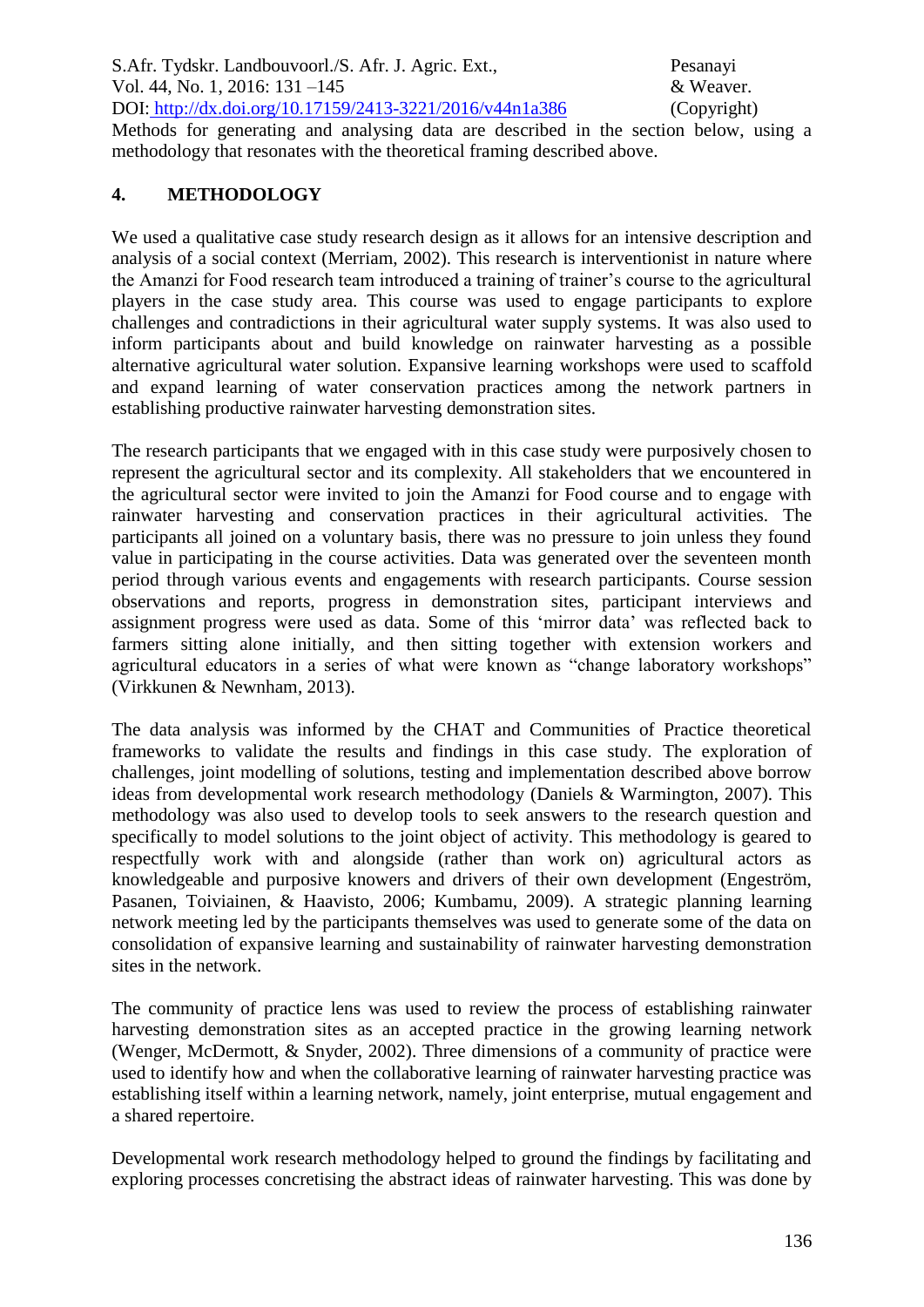linking currently known but rapidly disappearing histories of rainwater harvesting (e.g. *gelesha*) with new knowledge emerging from the WRC materials. The translation of this knowledge into practice was explored as possibilities for transformative agency. In this study transformative agency was seen as the capability to identify and implement rainwater harvesting demonstration sites as an alternative to the problematic methods of supplying agricultural water. This is done without necessarily abandoning direct solution seeking to the existing problems. Participatory extension approaches resonate with the developmental work research approach we applied (Adhikarya, 1994; NDA, 2005; Hagmann et al. 1996; Caister, 2012). Participatory agricultural extension sees agricultural extension and research professionals as facilitators rather than top down experts of knowledge transmission (NDA, 2005). Facilitators in this case are members of the learning network community who give life to the mediation artefacts by scaffolding collaborative expansive learning. Collaboration in the expansive learning network in this study, incorporating the participatory extension, farmer to farmer and cross-sectoral contexts, is viewed as joint formation of a common object of activity (Engeström et al, 2006).

# **5. FINDINGS**

The research findings are presented by highlighting the key constraints and tensions and demonstrating how facilitation took place in a learning network and how it led to collaborative establishment of rainwater harvesting demonstration sites. The findings will then show how collaboration took place in establishment of the demonstration sites. We will then tie facilitation and collaboration together to demonstrate how and when they led to expansion of learning in establishing and developing demonstration sites and some of the challenges faced.

The key constraints and tensions around sustainable agricultural water from agricultural extension services point of view were limited knowledge practices and skills regarding alternative sustainable agricultural water and therefore poor capabilities to advise farmers. There were also tensions found in how extension supported farmers with inputs in support of crop production, whereby inputs were determined from higher offices rather than from the grassroots, and did not always meet grassroots demands as expressed by an Extension officer (personal communication, 15 July, 2014). This has created expectations among farmers characterised by entitlement to inputs supply, creation of dependency and poor commitment to farming.

The findings show that there are several ways in which facilitation was achieved within a learning network context, which can be summarised as:

- Agricultural extension officers have the opportunity to work differently not just as 'experts' but also as learners in a learning network context that acknowledges, respects and uses distributed cognition;
- Learner-led activities in the Training-of-trainers course to mediate collaborative learning and use of WRC materials on rainwater harvesting across boundaries of institution, sector, and 'comfort zone' (transgressing established ways of doing business-as-usual);
- Inter-institutional support of each other's rainwater harvesting sites was done in various ways such as
	- o the local university volunteered to bring a tractor and disc which opened diversion furrows for a community village garden cooperative,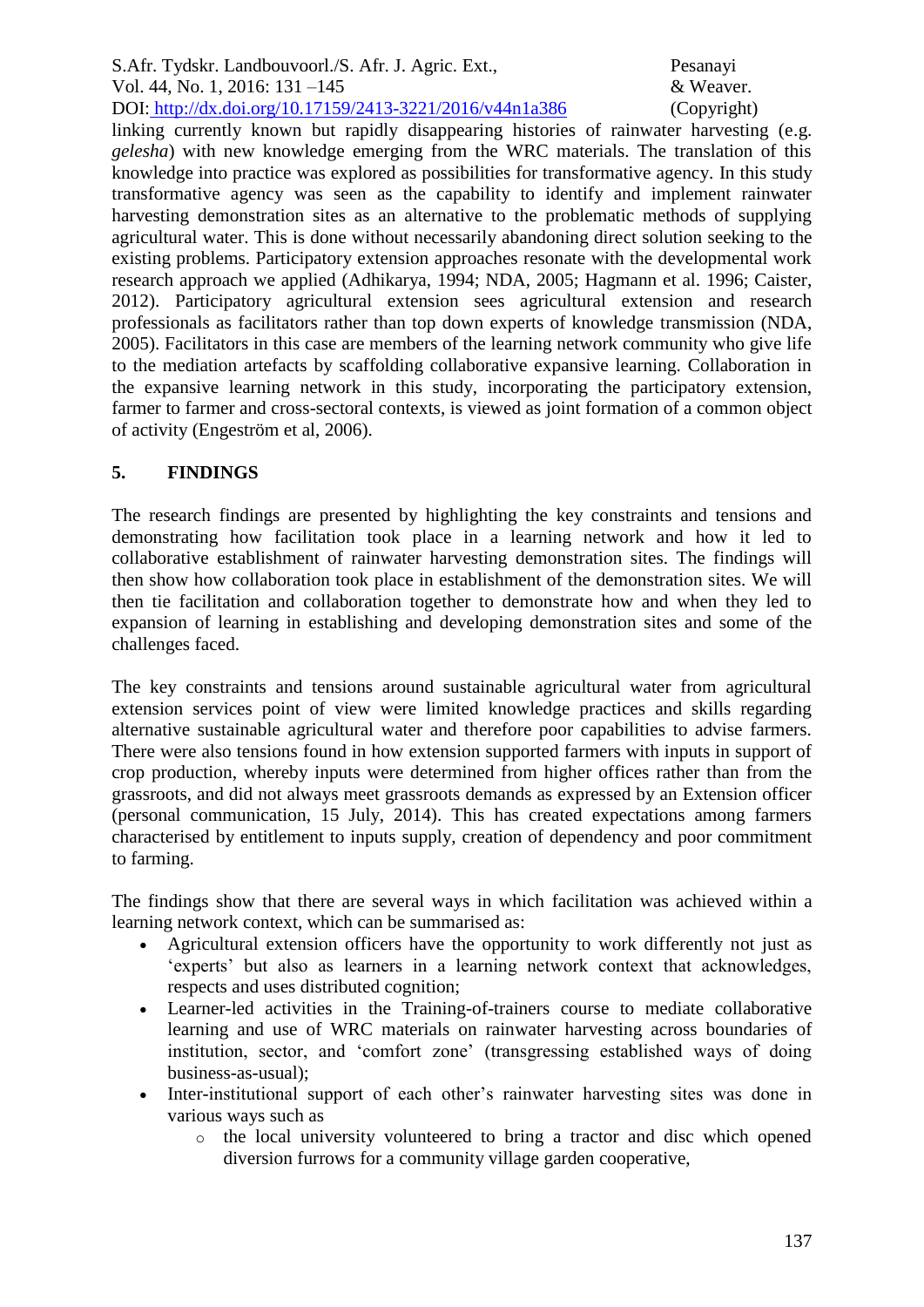o agricultural educators from the local agricultural education college visited a local farmer and jointly assessed appropriate rainwater harvesting practices to implement as demonstration and production.

The facilitation capabilities for rain water harvesting have been manifested among some of the participants as a result of the course and expansive learning workshops in a number of ways. One example is from a learning network member from the Nkonkobe Economic Development Agency who made the initiative to mobilise interns working in the agency to work with a farmer in the learning network. The aim of the work was to establish a rainwater harvesting demonstration site at the farmer's plot which is expected to feed into a local income generating project linked to a local market, and also to train the interns hands-on.

## *Reclamation of disappearing indigenous knowledge of soil and water conservation*

*Gelesha* is an indigenous water conservation technique that has been practiced by the amaXhosa. The technique involves post-harvest ripping of the soil usually during the winter to spring period to conserve the moisture still in the soil and mulched by the crop residue (Denison & Wotshela, 2009). However from the data it is clear that only two members out of the 54 (3.7%) multi-stakeholder learning network members had knowledge of *gelesha* when they entered the learning network. The two farmers in the formative learning network who knew about the practice were actually using it as a continuation of a heritage from their parents. When the practice was introduced to the learning network members through the course, it appeared to stimulate some excitement because of its indigenous origins. This is shown by the reference to it in course-based assignments as part of:

What we gained from being part of the learning network was [knowledge of] different RWH&C practices that we did not know before e.g. Gelesha. …Gelesha is considered appropriate for small scale and large scale (subsistence and commercial) farming contexts (NQF Level 6 Group assignment, July 2015).

The Nkonkobe farming communities can embrace … Gelesha – This method of RWH&C is the most suitable for the small scale farmers in Nkonkobe when considering the nature of the land which is relatively sloping to undulating (Community Development Facilitator, NQF Level 5 assignment 1, October 20, 2014.

It is clear that extension training largely excludes learning emanating from local and indigenous ways of knowing such as *Gelesha* which have the potential to improve real struggles that small-scale farmers are grappling with around water, and which conventional training offers little usable solutions. A learning network forum, which could be built out of existing farmer associations, helps to mediate co-engaged boundary crossing learning which extension officers can use. This need is global, as indicated below by Hall (1995: 33, emphasis provided),

In some cases, the *extension workers have more to learn from farmers than to teach to them, but unfortunately they're not learning*. *No one is taught at university to listen to farmers, or attempt to understand their priorities or problems or to explore their potential.*

## *Development of shared facilitation*

There was a clear development of knowledge, skills and agency of RWH&C as shown by the participants' progress in course-based assignments, development and use of rainwater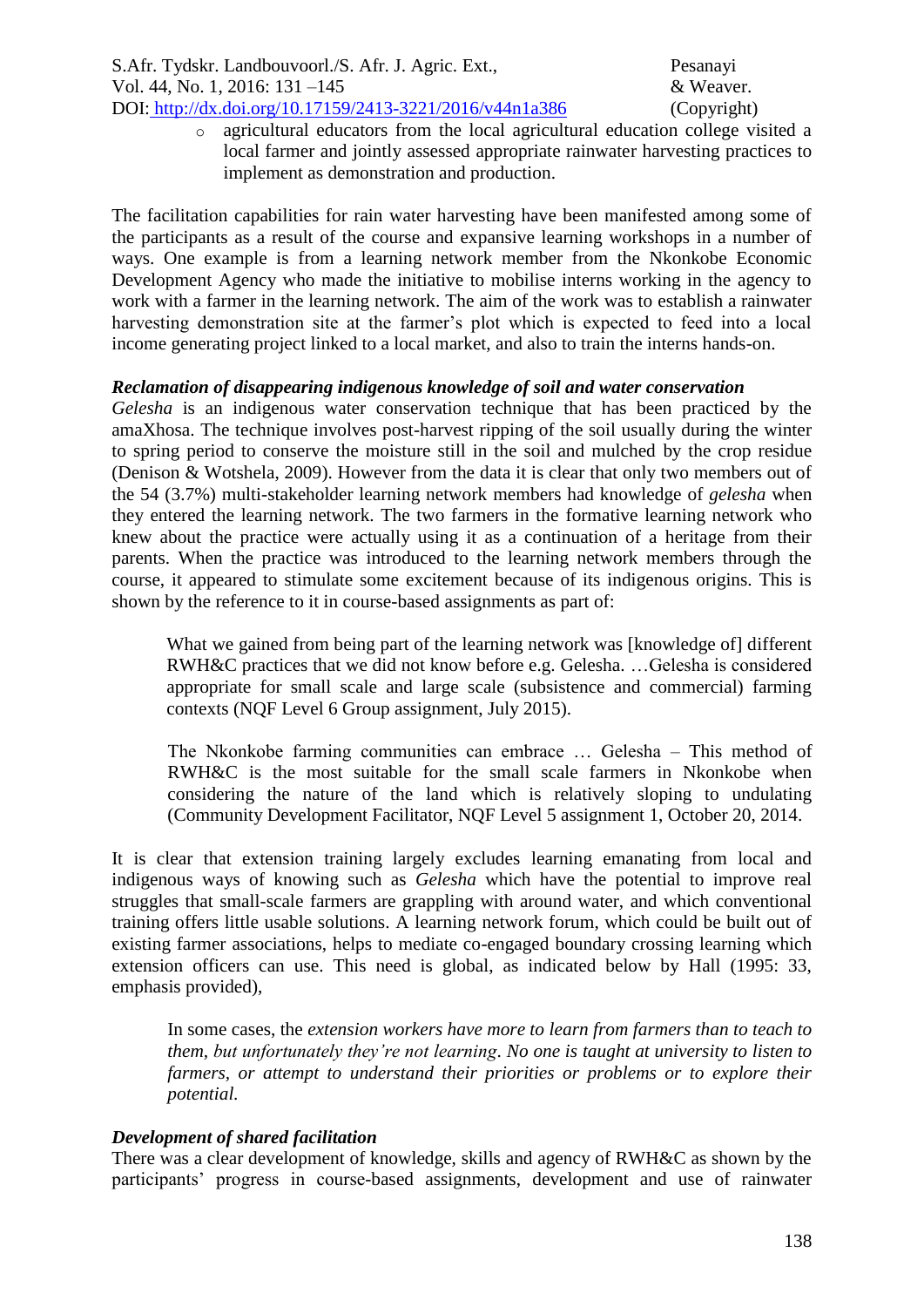harvesting demonstration sites and independent collaborative activities in implementing rainwater harvesting, peer support and extension of the learning network. Knowledge was regarded a shared resource right from the beginning, with farmers' local and indigenous knowledge (e.g. *gelesha*) being valued as highly as the RWH&C from the WRC texts. The learning network encouraged farmers to interact with a wide range of agricultural practitioners which they wouldn't otherwise and also allowed them to be the teachers in some situations and reach a greater understanding of RWH&C agricultural practices which they had not been exposed to before. The farmers had an opportunity to self-reflect on the meaning of their own farming practices and how they could develop their own water resources affordably amid a group of practitioners to whom they had neither dependency nor entitlement, and where extension officers where cushioned from undue demand. It was not easy for some of the farmers to shift their mind-set from a state of back-seat dependency to one of leading from the front, but the capacity building approach provided an enabling environment especially for the serious and determined farmers.

With the external facilitators of training being English - speaking it was found critical to have an interpreter into IsiXhosa and the best such candidate was found among the learning network members. From the training of the first module to the last module it became the norm to co-facilitate with the interpreter, which developed confidence in others to stand in front or speak from their places and share their knowledge, skills and experiences, while at the same time it developed the interpreter's internalisation and meaning making of rainwater harvesting.

Collaboration in a learning network on the other hand was achieved through:

- The learning network, over time, negotiated an enterprise that is shared amongst members, and in doing so they formed relationships and bonds sharing their resources and their history of learning about water conservation practices.
- Participants within the same organisation working together to review agricultural water and selecting rainwater harvesting as a possible solution among others,
- Participants from different organisations working together to test and establish rainwater harvesting demonstration sites on the farming plots of other network members,
- Radio shows with different groups from the network on the panel where many contributed to the live broadcast from their experiences with rainwater harvesting practices.
- Participation in agricultural shows where information was shared with other farmers and trainers.

The common object of activity was negotiated to be collaborative development of multipurpose productive demonstration sites of rainwater harvesting in a learning network. This was done through negotiated processes over a long period of time and through successive workshops that kept reviewing the history, the current status and the expanded future of the object as described in the methods section.

## *Emergence, use and valuation of rainwater harvesting demonstration sites and skills in an expansive learning network*

This learning network has enabled the support and expansion of the learning of rainwater harvesting and conservation practices in a number of ways. The mediation tools that were innovatively applied included a participatory, applied training of trainers' course and the hands-on learning in the establishment of demonstration sites. These tools were introduced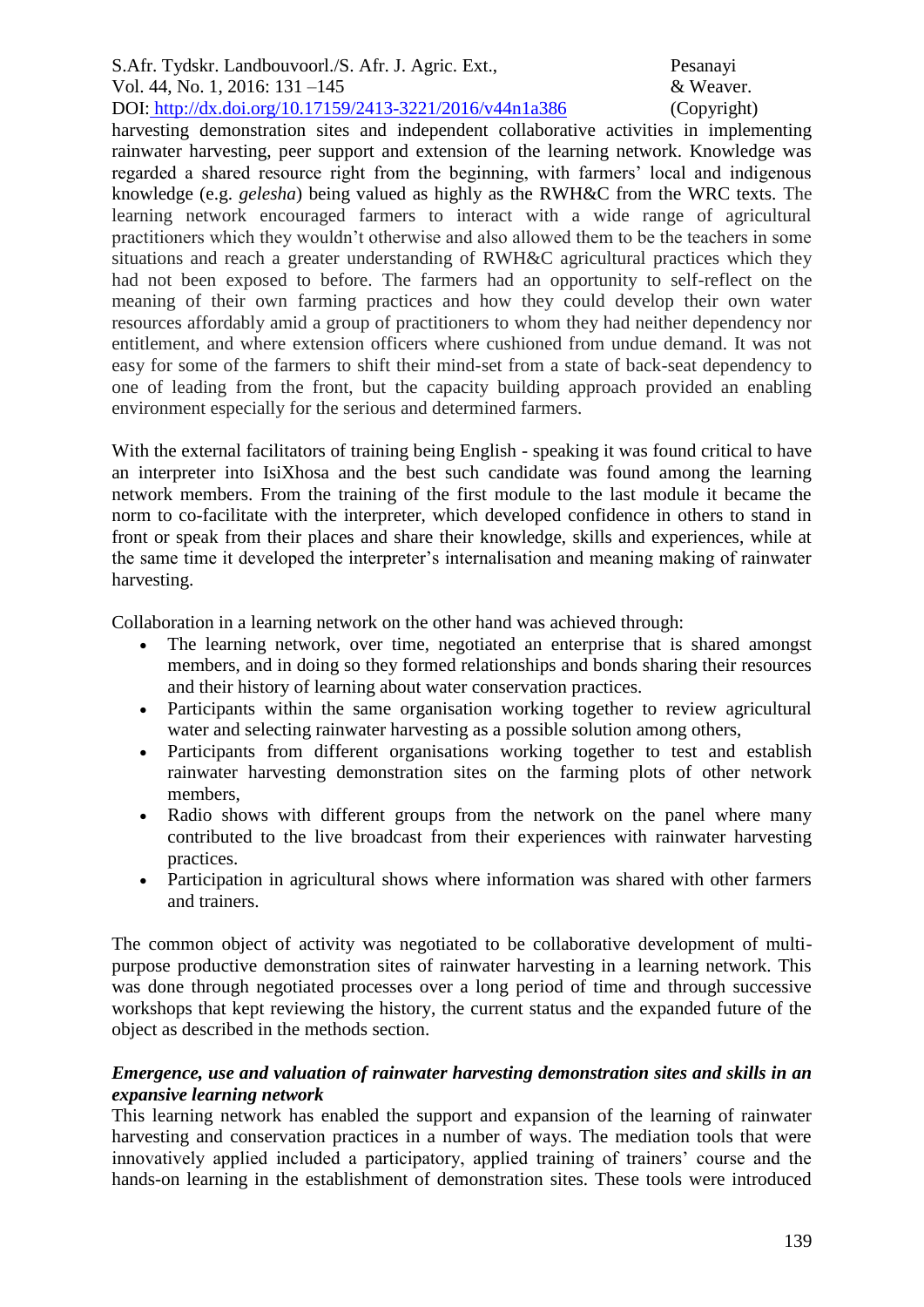through agreement as a way of clarifying the challenges and collaboratively developing solutions. Expansive learning included use of WhatsApp, Facebook, Amanzi for Food website, community radio as emerging mediating tools catalysing information sharing. New external and internal links with other networks such as with farmers' associations and participating in agricultural shows and the development of a water-secure food production strategy by the learning network have contributed to valuation of rainwater harvesting models.

The use of community and commercial radio as a medium of disseminating rainwater harvesting knowledge, engaging farmers and agricultural educators, and the general community has had some interesting results for participatory extension. The radio has been a means of sharing experiences by farmers and extension advisors, as much as it has been a means for informal education for the general public. Responses have been motivating to the participants on the radio panel and to the audience as discussed below. An extension officer going on a radio panel alerted a member of the local farmers association who after listening to the radio made the initiative to seek for capacity building with the intention of establishing rainwater harvesting at her homestead farm plot and to disseminate the knowledge across her farmers' association.

The use of radio, personal, family and professional relationships are together contributing to expansive scaling of rainwater harvesting. Several arms have been observed to grow spontaneously from the formative body of the learning network in the form of individuals and groups joining the learning network. These are growing like 'tentacles' seeking to attract the next willing friend who either hears or beholds rainwater harvesting practices in action in a *mycorrhizae*-like fashion (Engeström, 2007).

During agricultural shows, an Amanzi for Food exhibition with rainwater harvesting materials (posters, pamphlets and books) generated interest in rainwater harvesting and conservation practices. It is evident that there is an emerging demand for more training in agricultural water practices.

A strategic action planning session by the learning network revealed that three new members have joined the network, one of whom was an executive committee member of the Nkonkobe Farmers Association. This member felt that the Association needed to be trained urgently at committee and at household levels so as to act as peer demonstrators.

The reasons why the processes of facilitation and collaboration in developing rainwater harvesting demonstration sites took the directions they did and the limitations of the study are discussed in the next section of this paper.

## **6. DISCUSSION AND LIMITATIONS**

The selection, development, implementation and fit of rainwater harvesting and conservation practices were primarily done during the training of trainers' course by those participants who attended. The space was provided for group work sessions. The identification and implementation of rainwater harvesting solutions were observed from the implementation of selected rainwater harvesting practices at three sites. These sites emerged from historicized collaborative assessments from interviews and in the subsequent training of trainers' course; being a farmers' garden cooperative, an individual farmer's plot and an Agricultural College farm. A fourth demonstration site emerged at the site of one of the learning network members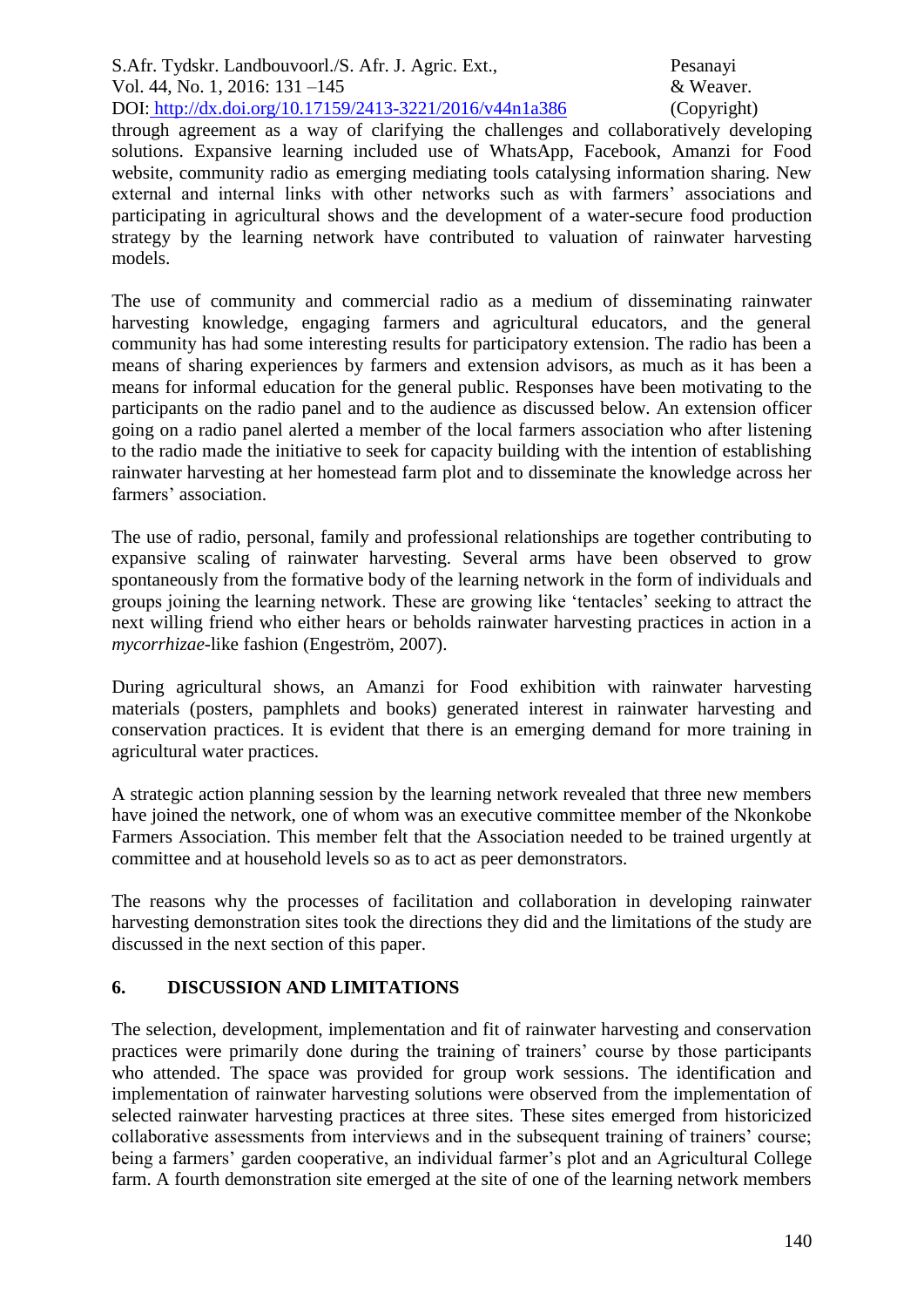S.Afr. Tydskr. Landbouvoorl./S. Afr. J. Agric. Ext., Pesanayi Vol. 44, No. 1, 2016: 131 –145 & Weaver. DOI: http://dx.doi.org/10.17159/2413-3221/2016/v44n1a386 (Copyright) and leader of the area farmers' association as the result of own collaborative initiatives not facilitated by the Amanzi for Food project facilitators.

The demonstration sites at the village garden cooperative received water from winter rains (July) which were observed being used to water the vegetables using watering cans and buckets. The elderly women members indicated that they were "very happy" (Personal Communication, Executive Committee Member of garden cooperative, July 2015) with the rainwater harvesting because they were "no longer having to travel long distances carrying heavy vessels full of water" (Personal Communication, Member of garden cooperative, July 2015). She went on to explain how she had observed the water flowing along the path and diversion furrows into the farm ponds, and how she had blocked diversion into the upper dams to allow water flow into dams down the slope. These agentive talks and actions indicate successful testing and implementation of the rainwater harvesting works as a solution to the wicked problems faced by the farmers around agricultural water supply.

The learning network continues to expand through communication and media channels such as the Amanzi for Food website, the blog, the Facebook page, radio broadcasts and the WhatsApp group. These platforms create ways in which the conversations around RWH&C practices continue and participants continue to implement these practices in their agricultural activities.

## *Collaborative learning as connections of minds, aspirations and rainwater harvesting practices*

From the findings it is evident that minds aspiring for improved agricultural water were connected by the common object of rainwater harvesting demonstration sites. This is demonstrated by the working together of a farmers' cooperative together with the local university, their extension services support office and local economic development agency. These connections have been acknowledged by learning network members in all the agricultural actor groups, and may be summed up by the following quotation:

The network comprises of members in … different entities such as Institutions of Higher learning (Rhodes University, University of Fort Hare and Fort Cox College), Government (Department of Rural Development and Agrarian Reform), private companies and Farmers with the aim of learning from each other. The interactions through this network [have] built a collaboration and partnership within the different entities. From all the meetings there was more gain and benefits from the knowledge shared amongst each other and in a way the relations between the individuals have been improved. (Agriculture College Lecturer, Assignment 3, June 4, 2015).

Through this course led activation of the learning network, farmers' knowledge and experiences becomes centrally positioned in the learning network and new relationships and engagements are established. The learning network functions as a community of practice and this platform created a space for collaborative brainstorming and problem solving around complex issues that food producers face in their day to day agricultural activities.

#### *Limitations to the study*

The biggest limitation to this study was the time frame for the study. While it has been obvious to witness the implementation of rainwater harvesting demonstration sites, it is too early to make conclusions regarding maintenance of structures and sustainability of use after a seventeen month period. Although the project aligned with their day to day occupations all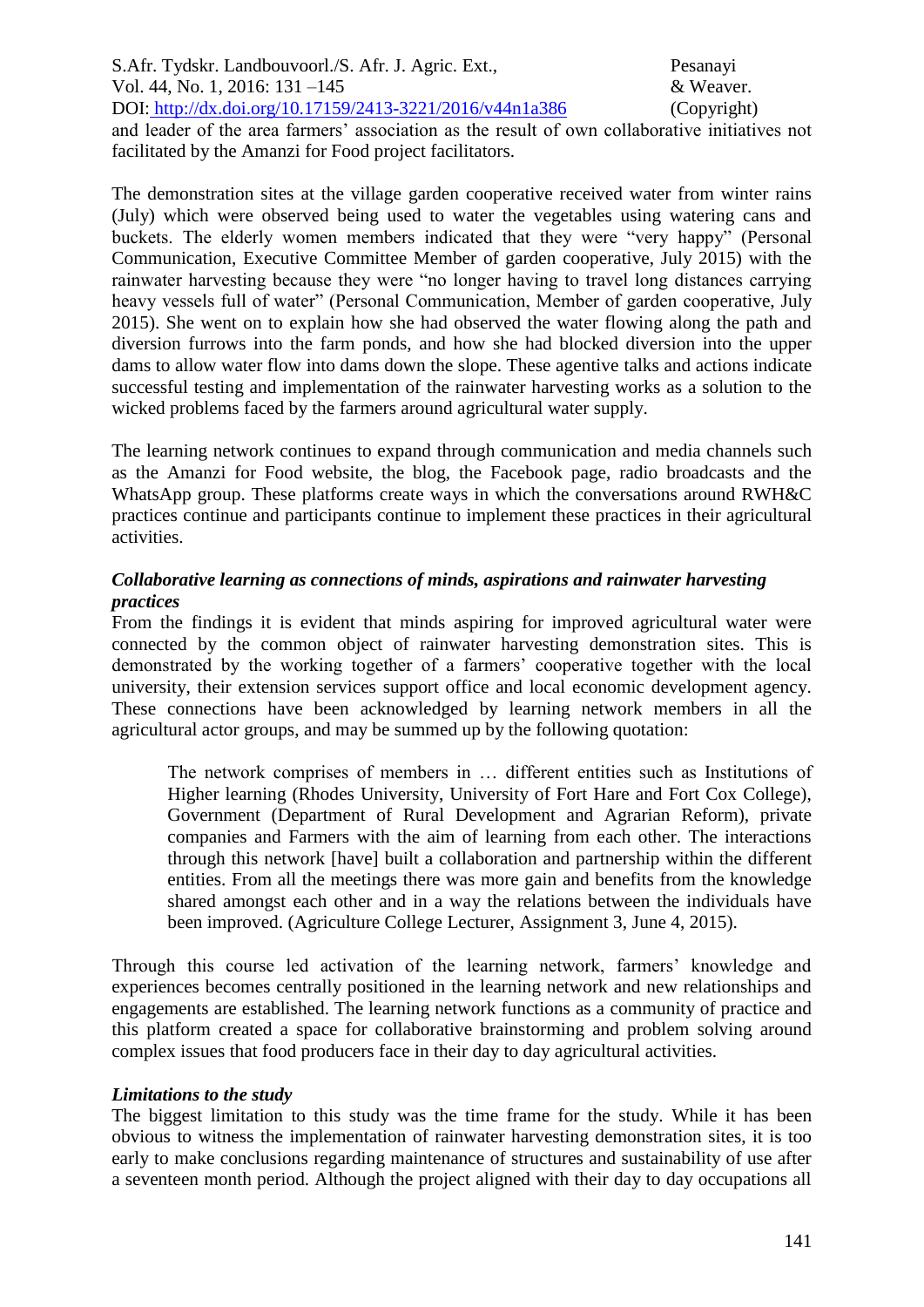## **7. CONCLUSION AND RECOMMENDATIONS**

Participatory expansive learning research with groups of agricultural actors allowed for grounded engagement with real world concerns in this case of increasing scarcity in agricultural water. It provides tools for participatory extension for sustainable agriculture particularly in sustainable water provision. The formative intervention through facilitation and collaboration allowed for mobilisation of agency of farmers, agricultural educators, researchers, agribusiness supporters and other actors in new ways. This created new forms of human activity that are generative in that they provide extension officers with methods and tools for engaging with farmers through formative intervention rather than top down supply. The new work around the activity of establishing and using rainwater harvesting demonstration sites enabled the cultivation of the learning network and has strengthened institutional relationships. It has also supported the establishment of new one-on-one relationships and transformative agency which have played a crucial role in informal facilitation of rainwater harvesting demonstration sites in the learning network. Collaborations in the demonstration sites establishment helped bind these individual relationships where participants actively communicate with one another and work together on projects. 'Tentacles' reaching out to more farmers, youths and other key partners in the agricultural sector are continuing to grow and may for a long time after the direct course and project facilitation engagements.

It can be concluded that the connections developed between people along with the various media communication channels that were set up and one-on-one relationships have helped to continue the conversation around rainwater harvesting and conservation practices. These relationships and the media channels also enable the learning network to continue in their agricultural activities towards more rainwater harvesting and moisture conserving agricultural practices. By having a committee to organise events and activities, the responsibility will fall on certain individuals. The learning network committee is made up of college lecturers, extension officers and farmers some of whom are in the area and local municipality farmers' association committees which grounds the network in local structures thus ensuring its sustainability. In addition the local water users' association (eDikeni WUA, 2013) which falls under the municipal-level farmers' association has a water development strategy strongly linked to rainwater harvesting, which has strongly aligned with the learning network. Sustainability of the network has also been organically enhanced by the local municipality's local economic development arm whose local economy development strategy through its smallholder farmer programme is connected to sustainable and adaptive water development.

The key lessons learned from this study are indicated in the findings, and can be summarised as follows;

- the tensions that existed between extension services and farmers on one hand and extension officers and their superiors on the other can be resolved when extension officers engage with farmers as agentive individuals within a community of practice rather than as dependent recipients of aid;
- mediated boundary-crossing learning engagements linking extension officers with farmers, agricultural educators and other agricultural actors can facilitate innovative extension approaches that meet farmers where they are in an empowering way;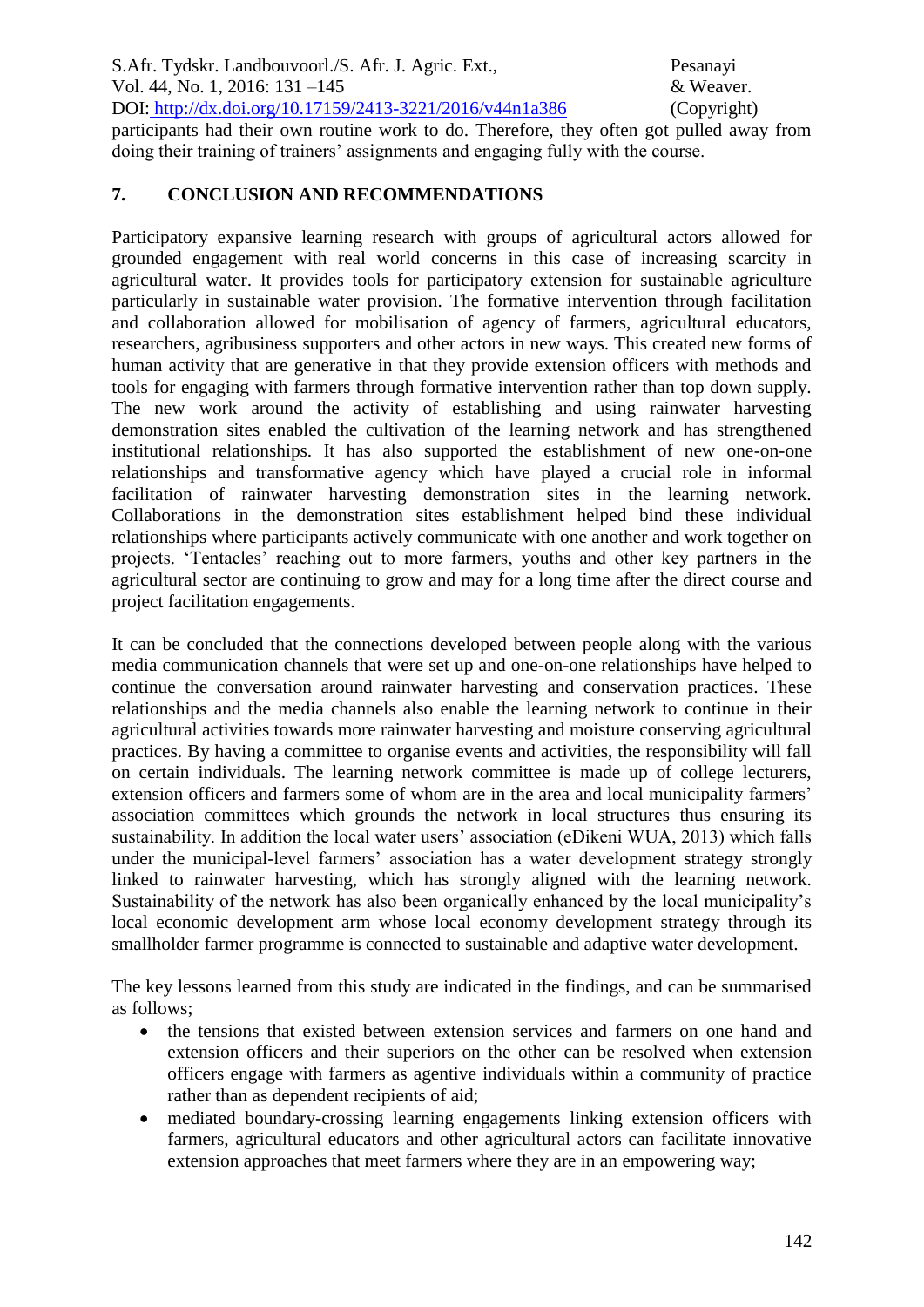multi-stakeholder dialogue bringing multiple voices to seek solutions to agricultural water problems together is an effective way of facilitating farmer learning and extension.

Innovative and caring individuals and their connections, the course, and rainwater harvesting demonstration sites provided the energy that resulted in establishment of rainwater harvesting practices in the field and lecture rooms. The authors recommend that further research be carried out to explore the collaborative learning around maintenance of rainwater harvesting structures, and productivity of demonstration sites. In addition collaborative learning visits by new interested farmers, extension officers and agricultural educators may be made to the existing demonstration sites within a networked rather than a disruptive approach.

## **REFERENCES**

- ADHIKARYA, R. 1994. Strategic extension campaign A participatory-oriented method of agricultural extension. Rome: FAO. Retrieved on from http://www.fao.org/docrep/u8955e/u8955e00.htm
- ALTMAN, M., HART, T. G., & JACOBS, P. T. 2009. Household food security status in South Africa. *Agrekon, 48*(4), 345–361.
- BACKEBERG, G. R., & SANEWE, A. J. 2006. The Research and Development Strategy for Water Utilisation in Agriculture – Responding to Diverse Needs of Farmers in South Africa. *Irrigation and Drainage*, 55(3), 281–290.
- BACKEBERG, G. 2009. Improving rural livelihoods with rainwater harvesting and Conservation on communal croplands in South Africa: opportunities and obstacles. Paper presented at the Second International Seminar of the International Foundation for Sustainable Development in Africa and Asia, Göttingen, Germany, 14 to 16 July 2009.
- CAISTER, K. F. 2012. Learning to do, doing to live: transformational behaviour in commercializing traditional agriculture. *S. Afr. J. Agric. Ext.,* [online]. 2012, vol.40, n.1, pp. 25-35. ISSN 2413-3221. Accessed: http://www.scielo.org.za/pdf/sajae/v40n1/03.pdf on October 7, 2015.
- DANIELS, H., & WARMINGTON, P. 2007. Analysing third generation activity systems: labour-power, subject position and personal transformation. *Journal of Workplace Learning, 19*(6), 377-391.
- DENISON, J., & WOTSHELA, L. 2009. Indigenous water harvesting and conservation practices: historical context, cases and implications. Pretoria: Water Research Commission.
- EASTERLY, W. 2013. The Tyranny of Experts: Economists, Dictators, and the Forgotten Rights of the Poor. New York: Basic Books.
- EDIKENI WUA. 2013. eDikeni Water Users Association Business Plan for 2013-2015. Alice: eDikeni WUA.
- ENGESTRÖM, Y. 1987. Learning by Expanding. Helsinki: Orienta-Konsultit Oy.
- ENGESTRÖM, Y. 1999. Activity theory and individual and social transformation*.* In: Engeström, Y., Miettinen, R., and Punamaki, R-L. (Eds.). (1999). *Perspectives on activity theory*. Cambridge: Cambridge University Press.
- ENGESTRÖM, Y. 2001. Expansive learning at work: Toward an activity-theoretical reconceptualization. *Journal of Education and Work*, 14, 136.
- ENGESTRÖM, Y. 2005. Non scolae sed vitae discimus: Towards overcoming the encapsulation of school learning. In: Daniels, H. (Ed.). An Introduction to Vygotsky (2<sup>nd</sup> ed.). London: Routledge, 157-176.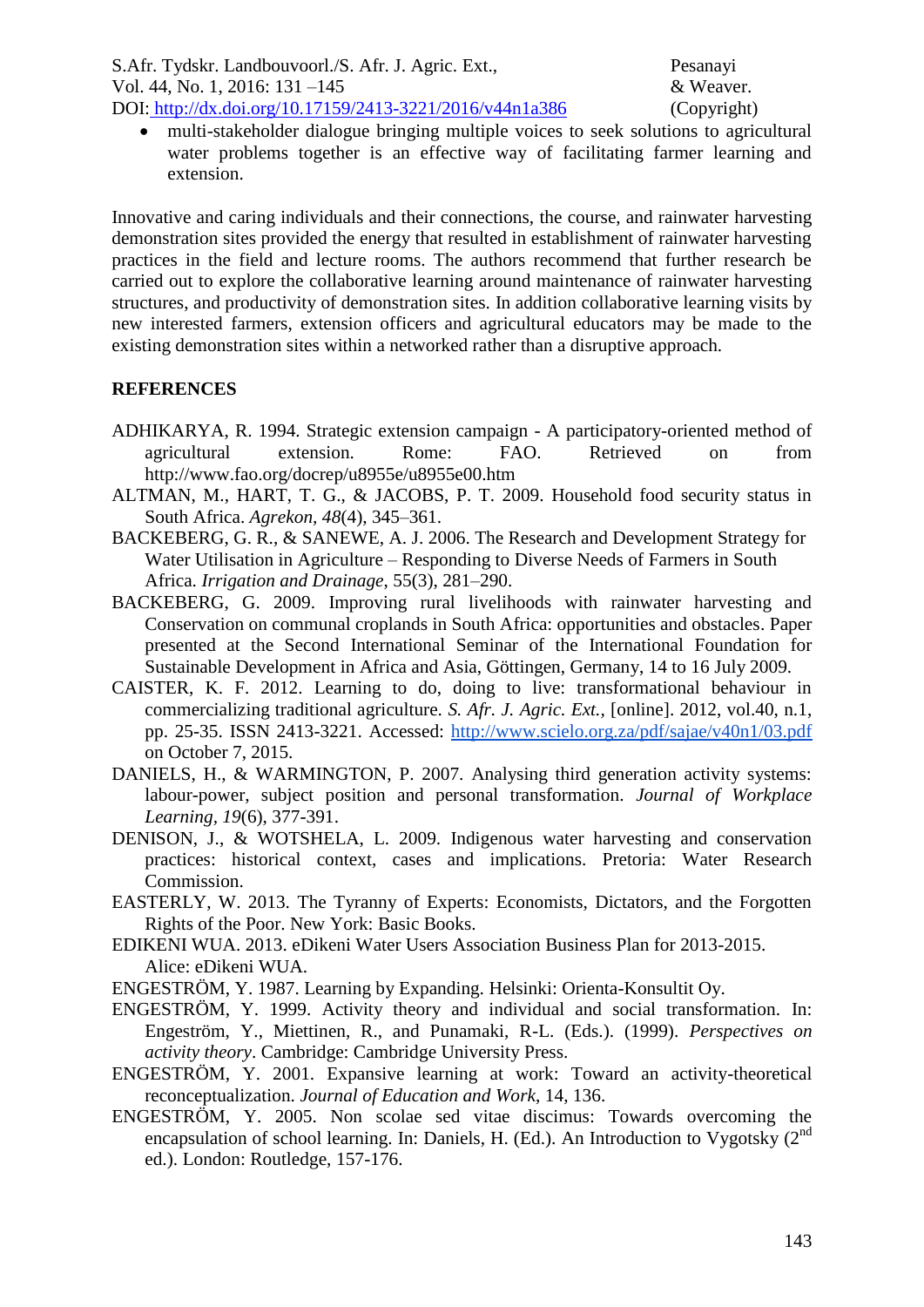- S.Afr. Tydskr. Landbouvoorl./S. Afr. J. Agric. Ext., Pesanayi
- Vol. 44, No. 1, 2016: 131 –145 & Weaver.

DOI: http://dx.doi.org/10.17159/2413-3221/2016/v44n1a386 (Copyright)

- ENGESTRÖM, Y. 2007. From communities of practice to mycorrhizae. In J. Hughes, N. Jewson & L. Unwin (Eds.). Communities of practice: Critical perspectives. London: Routledge.
- ENGESTRÖM, Y., PASANEN, A., TOIVIAINEN, H., & HAAVISTO, V. 2006. Expansive learning as collaborative concept formation at work. In: Yamazumi, K., Engeström, Y. & Daniels, H. (Eds.) (2006), New learning challenges: Going beyond the industrial age system of school and work. Osaka: Kansai University Press, 47-77.
- FAO. 2009. Rethinking public policy in agriculture: Lessons from distant and recent history. Rome: Food and Agriculture Organization of the United Nations
- Department of Agriculture, forestry and fisheries (DAFF). 2008. Evaluation of Agricultural Education and Training Curricula in South Africa. Pretoria: DAFF.
- National Department of Agriculture (NDA). 2004*.* Comprehensive Agricultural Support Programme. Pretoria: NDA.
- National Department of Agriculture (NDA). 2005. Norms and Standards for Extension and Advisory Services in Agriculture. Pretoria: NDA.
- GULDBERG, K. 2010. Proceedings of the 7th International Conference on Networked Learning 2010, Edited by: Dirckinck-Holmfeld L, Hodgson V, Jones C, de Laat M, McConnell D & Ryberg T
- HAGMANN, J., CHUMA, E., & MURWIRA, K. 1996. Improving the output of agricultural extension and research through participatory innovation development and extension; experiences from Zimbabwe. *European Journal of Agricultural Education and Extension*, *2*(4), 15–23.
- HALL, M. 1995. People are Part of the Pattern. In: UNESCO. (1995). Culture and Agriculture Orientation Texts on the 1995 Theme. Paris/Rome/New York: UNESCO, FAO, IFAD, UNSO and WFP; 33-37.
- HSRC (HUMAN SCIENCES RESEARCH COUNCIL). 2014. Report- State of Poverty and its Manifestation in the nine Provinces of South Africa March, 2014. Pretoria: HSRC / National Development Agency
- KUMBAMU, A. 2009. Subaltern strategies and autonomous community building: a critical analysis of the network organization of sustainable agriculture initiatives in Andhra Pradesh. *Community Development Journal* Vol. 44 No 3 July 2009, 336–350. Retrieved on May 18, 2010 from http://cdj.oxfordjournals.org at The University of Alberta
- LOTZ-SISITKA, H. 2013. Project K5/2277 Deliverable No. 1 Report on initial consultations and curriculum analysis of selected Agricultural Colleges (Component A), August 2013. Pretoria: WRC/RU-ELRC.
- MERRIAM, S. 2002. Introduction to Qualitative Research. In S. Merriam (Ed.), Qualitative research in practice: examples for discussion and analysis (1-17). San Francisco: Jossey-Bass.
- NWRS. 2013. National Water Resource Strategy: Water for an equitable and sustainable future.
- TREGURTHA, N., & VINK, N. 2008. Review of agricultural policies and support instruments 1994-2007. Pretoria: The Presidency.
- VIRKKUNEN, J., & NEWNHAM, D. S. 2013. The Change Laboratory: A Tool for Collaborative Development of Work and Education. Rotterdam: Sense Publishers
- WENGER, E. 1998. Communities of practice: learning, meaning and identity. Cambridge: Cambridge University Press.
- WENGER, E., McDERMOTT, R., & SNYDER, W. 2002. Cultivating communities of practice: A guide to managing knowledge. Boston: Harvard Business School Press.